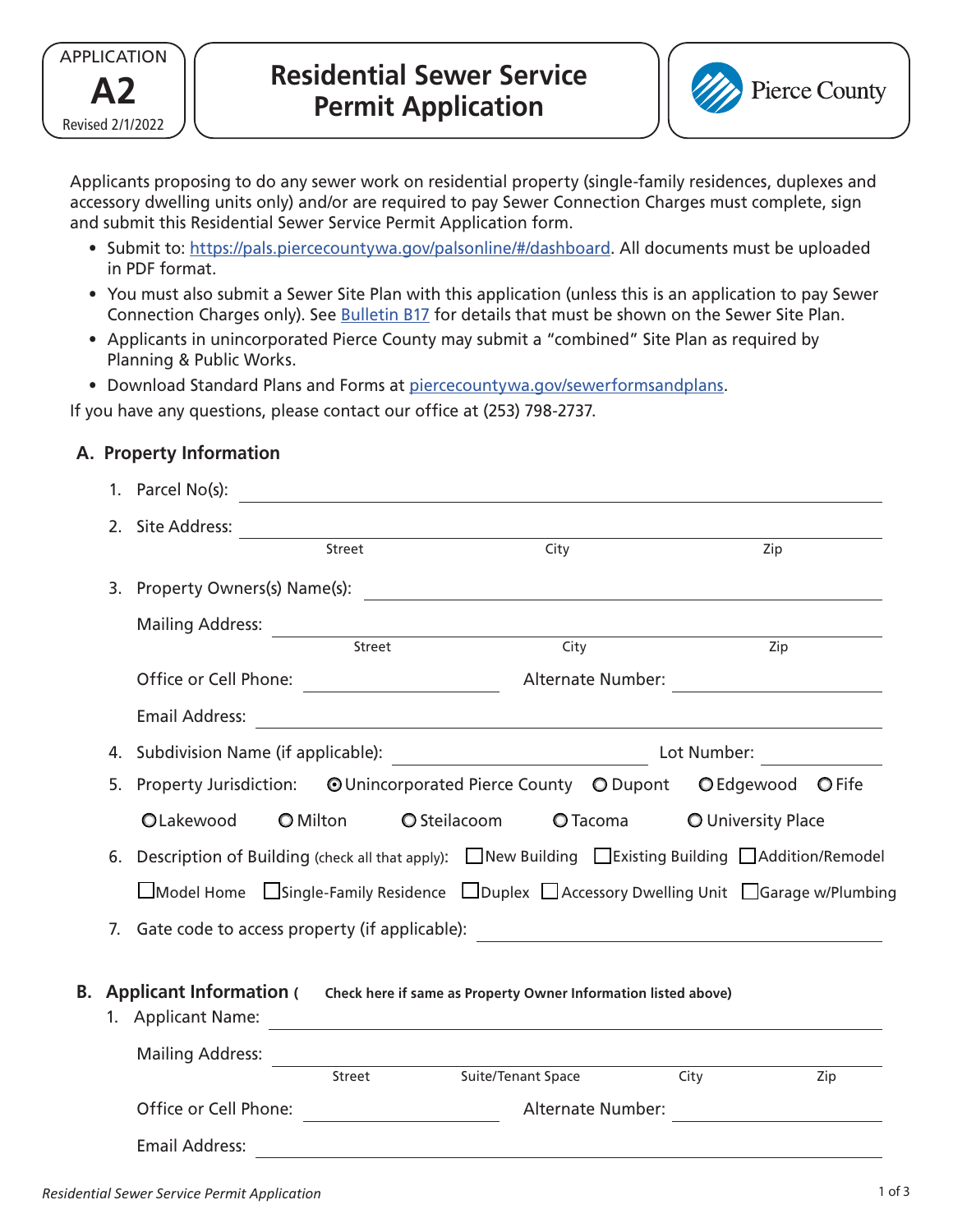# **C. Type of Work to be Performed:**

- 1.  $\Box$  No sewer work being proposed. Payment of Connection Charges Only (skip Sections D and E)
- 2. **Install new building sewer\* Cap existing building sewer\*** *(Required prior to building demo)*

Repair/reroute existing building sewer  $\Box$  Tap sewer main/manhole  $\Box$  Extend cleanout to surface

 $\Box$ Dryline building sewer (no connection)  $\Box$ Dye/smoke test to verify connection

Public right-of-way restoration (submit copy of issued ROW permit prior to permit issuance)

Other sewer work (Please describe):

*\* Note: Requires separate application when both cap existing and install new building sewer are checked* 

#### **D. Registered Sewer Contractor (** ◯ Check if undecided)

- 1. Registered Sewer Contractor's Name:
- 2. Contractor's License Number:
- 3. Contractor's Email:

*Note: Must be provided prior to permit issuance. [See the list of registered sewer contractors.](http://wa-piercecounty2.civicplus.com/DocumentCenter/View/64958/sewer-contractor-list?bidId)*

### **E. Sewer Service Permit Application Fees:**

| 1. Plan Review Fees (must be paid at the time of application)                                                                                                                                                                                          |  |  |  |  |
|--------------------------------------------------------------------------------------------------------------------------------------------------------------------------------------------------------------------------------------------------------|--|--|--|--|
|                                                                                                                                                                                                                                                        |  |  |  |  |
| Additional Fees (Check all that apply):                                                                                                                                                                                                                |  |  |  |  |
|                                                                                                                                                                                                                                                        |  |  |  |  |
|                                                                                                                                                                                                                                                        |  |  |  |  |
|                                                                                                                                                                                                                                                        |  |  |  |  |
|                                                                                                                                                                                                                                                        |  |  |  |  |
| $\mathcal{A}$ $\mathcal{C}$ . $\mathcal{C}$ is the $\mathcal{C}$ is the contribution of the state of $\mathcal{C}$ . The state of the state of the state is a state of the state of the state of the state of the state of the state of the state of t |  |  |  |  |

*\* See [Checklist C4: Private Residential Pump Station Design](https://piercecountywa.gov/DocumentCenter/View/893/C4-Residential-Grinder-Pump-Design-Checklist) for additional application submittal requirements.*

#### **2. Inspection Fees (must be paid prior to permit issuance)**

| Additional Fees (Check all that apply): |  |
|-----------------------------------------|--|
|                                         |  |
|                                         |  |
|                                         |  |